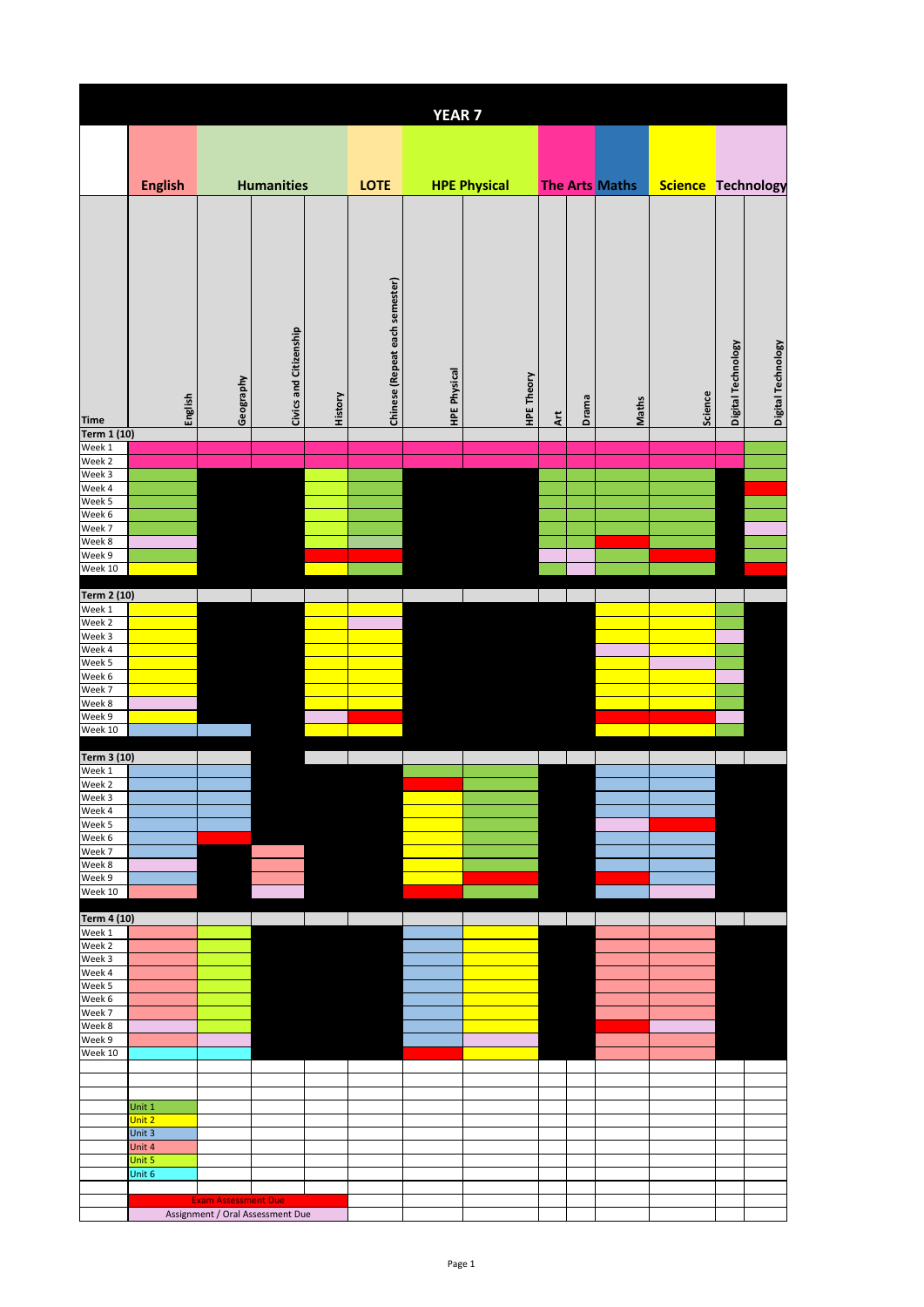|                         |                                              |                                                          |                                                                                                | Year <sub>7</sub>                                                                                       |  |  |  |
|-------------------------|----------------------------------------------|----------------------------------------------------------|------------------------------------------------------------------------------------------------|---------------------------------------------------------------------------------------------------------|--|--|--|
| <b>Faculty</b>          | <b>Subject</b><br>English                    | <b>Jnit and Topic</b>                                    | <b>Technique</b>                                                                               | <b>Conditions</b>                                                                                       |  |  |  |
|                         |                                              | Unit 1 All About Me                                      | Written Personal Literary Memoirs                                                              | Memiors x 3+ completed over 8 weeks T1, W10                                                             |  |  |  |
|                         |                                              | Unit 2 Australian Poetry                                 | <b>Multimodal Presentation</b>                                                                 | 3 weeks in class time T2, W9                                                                            |  |  |  |
|                         |                                              | Unit 3 Advertising                                       | Analytical Response to Stimulus                                                                | 3 -5minutes, 2 weeks preparation T3, W9                                                                 |  |  |  |
|                         |                                              | Unit 4 Novel Study                                       | <b>Imaginative Recount</b>                                                                     | 400-600 words, 3 weeks in class T4, W9                                                                  |  |  |  |
|                         | <b>Geography + Economics</b><br>and Business | Unit 3 Water in the World                                | Short Answer and Extended Response Exam                                                        | 1 hr exam, response to stimulas, 200 words/answer, 1 week preparation<br>and revision T3, W             |  |  |  |
|                         |                                              | Unit 5 - Liveability                                     | Oral presentation - Field Study and Report                                                     | 400 - 600 words includes diagrams, tables and graphs, 3 weeks notification<br>of task T4, W9            |  |  |  |
|                         | Civics & Citzenship                          | Unit 4 - The Government of Australia                     | <b>Oral Presentation</b>                                                                       | 2 - 5 minutes, may include a multimodal element 2 weeks notification &<br>preparation T3, W10           |  |  |  |
| Humanities<br>English & | History                                      | Unit 1 - Australia's Anicent Past                        | Written Response Historical Essay                                                              | 400 - 500 word written response T1, W10                                                                 |  |  |  |
|                         |                                              | Unit 2 - Anicent Rome                                    | <b>Research Multimodal</b>                                                                     | 300 - 400 words plus illustrations, 3 weeks in class preparation, one draft                             |  |  |  |
|                         |                                              |                                                          |                                                                                                | T2, W 9                                                                                                 |  |  |  |
|                         | Philosophy & Reason                          |                                                          |                                                                                                |                                                                                                         |  |  |  |
|                         |                                              |                                                          | Task 1; Listening exam, written genre                                                          | Length: In class exam, 1 lesson duration, T1 W9                                                         |  |  |  |
|                         |                                              | Unit 1 My Family and I                                   | Task 2: Reading Exam, responding                                                               | In class exam, 70 minutes, T1 W9                                                                        |  |  |  |
|                         | Chinese                                      |                                                          | Task 3: Writing & Speaking, Powerpoint assignment and presentation                             | 7 slides, 6 lessons preparation, Powerpoint completed by T1 W10/Speaking T2 W2                          |  |  |  |
|                         |                                              |                                                          | Task 1: Listening exam, written genre                                                          | In class, 70 minutes, T2 W 9                                                                            |  |  |  |
|                         |                                              | Unit 2 Attractions of Australia and China                | Task 2: Reading exam, responding                                                               | In class, 70 minutes, T2 W9                                                                             |  |  |  |
|                         | <b>Business</b><br>Law                       |                                                          |                                                                                                |                                                                                                         |  |  |  |
|                         |                                              | Term 1 Unit 1                                            | Exam - Indices, Integers, Angles                                                               | Short response questions using mathematical reasoning - 1 x 60minutes -                                 |  |  |  |
|                         | <b>Mathematics</b>                           | Term 2 Unit 2                                            | Assignment - Compare costs Fractions and decimals                                              | Week 8<br>Scaffolded template - 300 words - 3 weeks - Due Week 4 Term 2                                 |  |  |  |
|                         |                                              | Term 2 Unit 3                                            | Exam - Algebra 1                                                                               | Short response questions using mathematical reasoning - 1 x 60mins - Week                               |  |  |  |
| Maths and Science       |                                              |                                                          |                                                                                                | 9                                                                                                       |  |  |  |
|                         |                                              | Term 3 Unit 4                                            | Assignment - Mean median and mode                                                              | Scaffolded template - 300 words - 4 weeks - Due Week 5                                                  |  |  |  |
|                         |                                              | Term 3 Unit 5                                            | Exam - Linear and non-linear relationships                                                     | Short response questions using mathematical reasoning - 1 x 60 minutes -<br>Week 9                      |  |  |  |
|                         |                                              | Term 4 Unit 6                                            | Exam - Measurement and Algebra 2                                                               | Short response questions using mathematical reasoning - 2 x 60 minutes -<br>Week 8                      |  |  |  |
|                         | <b>Science</b>                               | Ferm 1 Unit 1                                            | Report- Parachutes/Mars Rover (Physics)                                                        | Scaffolded template with WTE prompts- 400-600 words - 3 weeks - Due<br>Week 9                           |  |  |  |
|                         |                                              | Ferm 2 Unit 2                                            | Research Investigtion - Classification                                                         | Scaffolded Tempate with WTE prompt - 300-500 - 4 weeks - Due Week 5                                     |  |  |  |
|                         |                                              | Term 2 Unit 3                                            | Exam - Ecosystems                                                                              | Multiple choice, short response- Week 9 - 60 minutes                                                    |  |  |  |
|                         |                                              | Ferm 3 Unit 4                                            | Exam - Earth and space science                                                                 | Multiple choice, short response, analysis of data - Week 5 - 60 minutes                                 |  |  |  |
|                         |                                              | Term 3 Unit 5                                            | Written Task - Recycled water                                                                  | Scaffolded template with WTE prompts - 400-600 words - Due Week 10                                      |  |  |  |
|                         |                                              | Term 3 Unit 6                                            | Experimental Investigtion - Separation techniques                                              | Scaffolded template with WTE prompts - 400-600 words - Due Week 8                                       |  |  |  |
|                         |                                              |                                                          | Exam; Response to scenarios                                                                    | 70 minutes; Students complete a graphic organiser and write a letter.                                   |  |  |  |
|                         |                                              | Term 3; Unit 1; Approaching Adolescense                  |                                                                                                |                                                                                                         |  |  |  |
|                         | <b>Physcial Education</b>                    | Term 3; Unit 1 Large Ball Sports                         | Practical Performance; Large Ball sport                                                        | On-going continuous assessment till week 7                                                              |  |  |  |
|                         |                                              | Term 3; Unit 2; Bushdancing<br>Term 4; Unit 2; Nutrition | Practical Performance; Bushdancing Week 8 of Term<br>Assignment; Either Power Point or Keynote | 4 Week Unit; Two bushdances assessed<br>Minimum 8 Slides students. Students hand it in, do not present. |  |  |  |
|                         |                                              |                                                          | Practical Performance; Small Ball sport; Cricket, T-Ball, Floor Ball                           | On-going continuous assessment through out the unit.                                                    |  |  |  |
|                         |                                              | Term 4; Unit 2; Small Ball Sports                        |                                                                                                |                                                                                                         |  |  |  |
| Arts                    | Health                                       |                                                          |                                                                                                |                                                                                                         |  |  |  |
|                         |                                              |                                                          |                                                                                                |                                                                                                         |  |  |  |